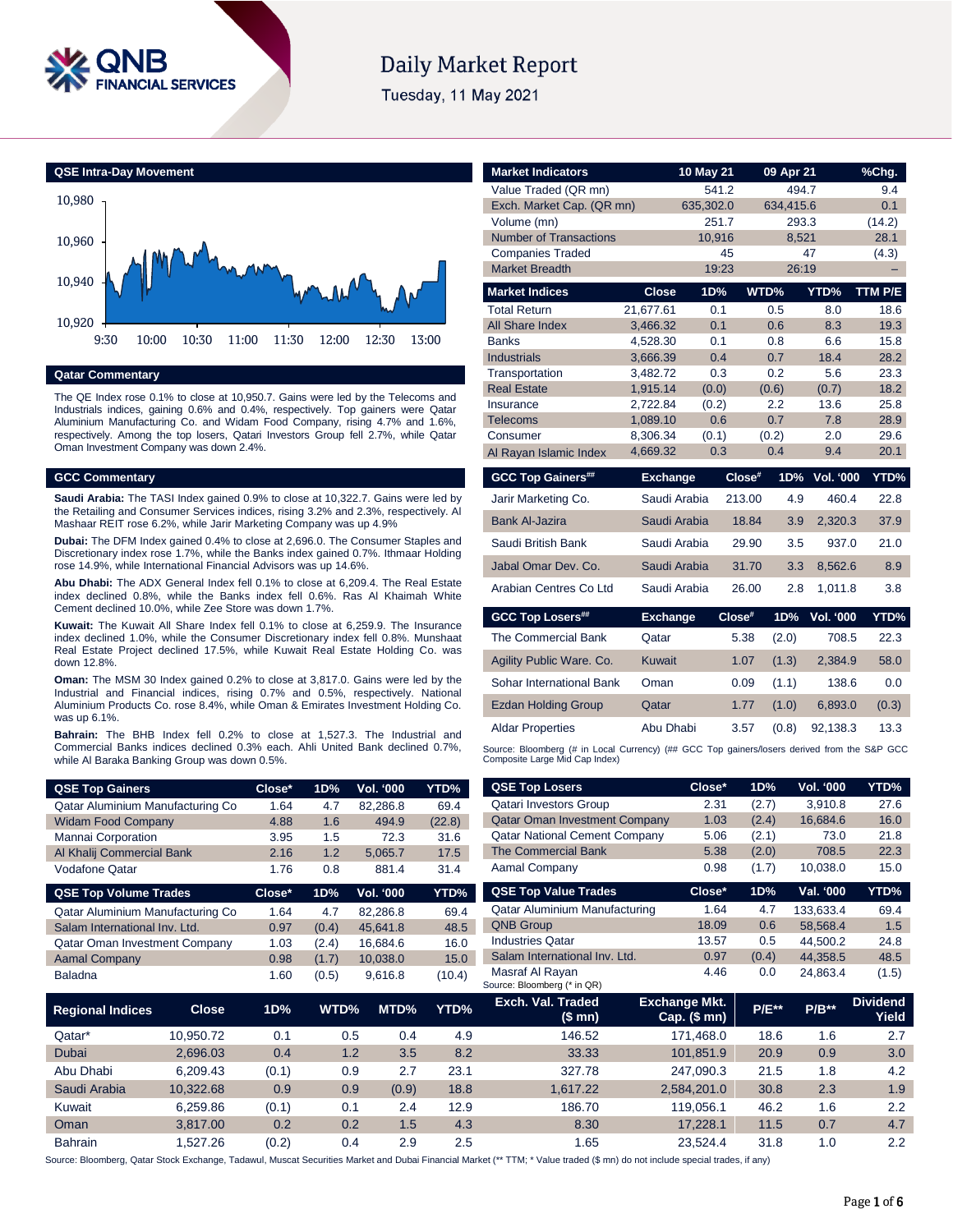# **Qatar Market Commentary**

- The QE Index rose 0.1% to close at 10,950.7. The Telecoms and Industrials indices led the gains. The index rose on the back of buying support from GCC, Arab and Foreign shareholders despite selling pressure from Qatari shareholders.
- Qatar Aluminium Manufacturing Co. and Widam Food Company were the top gainers, rising 4.7% and 1.6%, respectively. Among the top losers, Qatari Investors Group fell 2.7%, while Qatar Oman Investment Company was down 2.4%.
- Volume of shares traded on Monday fell by 14.2% to 251.7mn from 293.3mn on Sunday. Further, as compared to the 30-day moving average of 298.6mn, volume for the day was 15.7% lower. Qatar Aluminium Manufacturing Co. and Salam International Inv. Ltd. were the most active stocks, contributing 32.7% and 18.1% to the total volume, respectively.

| <b>Overall Activity</b>        | Buy %* | Sell %* | Net (QR)         |
|--------------------------------|--------|---------|------------------|
| Qatari Individuals             | 43.88% | 48.96%  | (27, 469, 371.3) |
| <b>Qatari Institutions</b>     | 20.46% | 23.85%  | (18,363,139.6)   |
| Qatari                         | 64.34% | 72.81%  | (45,832,510.9)   |
| <b>GCC Individuals</b>         | 0.50%  | 0.54%   | (193, 799.9)     |
| <b>GCC</b> Institutions        | 1.87%  | 1.65%   | 1,183,279.2      |
| <b>GCC</b>                     | 2.37%  | 2.19%   | 989,479.3        |
| Arab Individuals               | 12.37% | 10.52%  | 10,020,921.6     |
| <b>Arab Institutions</b>       |        |         |                  |
| Arab                           | 12.37% | 10.52%  | 10,020,921.6     |
| <b>Foreigners Individuals</b>  | 4.81%  | 4.26%   | 2,995,150.6      |
| <b>Foreigners Institutions</b> | 16.11% | 10.23%  | 31,826,959.3     |
| <b>Foreigners</b>              | 20.92% | 14.49%  | 34,822,110.0     |

Source: Qatar Stock Exchange (\*as a % of traded value)

# **Ratings, Earnings Releases and Earnings Calendar**

# **Ratings Updates**

| Company                                       | Agency  | <b>Market</b> | Type* | <b>Old Rating</b> | <b>New Rating</b> | <b>Rating Change</b> | Outlook | <b>Outlook Change</b> |
|-----------------------------------------------|---------|---------------|-------|-------------------|-------------------|----------------------|---------|-----------------------|
| Qatar<br>International<br><b>Islamic Bank</b> | Moody's | วatar         | LT-CR |                   | A-2               | -                    | Stable  | -                     |

Source: News reports, Bloomberg (\* LT – Long Term, CR – Credit Rating)

## **Earnings Releases**

| <b>Company</b>                                                   | <b>Market</b> | <b>Currency</b> | Revenue (mn)<br>1Q2021 | % Change<br>YoY | <b>Operating Profit</b><br>(mn) 1Q2021 | % Change<br>YoY          | <b>Net Profit</b><br>(mn) 1Q2021 | $\frac{9}{6}$<br><b>Change</b><br>YoY |
|------------------------------------------------------------------|---------------|-----------------|------------------------|-----------------|----------------------------------------|--------------------------|----------------------------------|---------------------------------------|
| <b>Allied Cooperative Insurance</b><br>Group                     | Saudi Arabia  | <b>SR</b>       | 152.1                  | 13.5%           |                                        |                          | 0.6                              | $-6.6%$                               |
| Al Alamiya for Cooperative<br>Insurance Co.                      | Saudi Arabia  | <b>SR</b>       | 50.6                   | $-3.0%$         |                                        |                          | 1.4                              | $-40.2%$                              |
| AXA Cooperative Insurance Co.                                    | Saudi Arabia  | <b>SR</b>       | 541.6                  | $-0.5%$         |                                        |                          | 4.2                              | 6.8%                                  |
| Saudi Pharmaceutical Industries<br>and Medical Appliances Corp.  | Saudi Arabia  | <b>SR</b>       | 455.7                  | $-4.2%$         | 25.5                                   | $-52.5%$                 | 24.5                             | $-41.5%$                              |
| Abdulmohsen Alhokair Group for<br><b>Tourism and Development</b> | Saudi Arabia  | <b>SR</b>       | 141.0                  | $-39.0%$        | (41.9)                                 | N/A                      | (60.1)                           | N/A                                   |
| <b>Arabian Aramco Total Services</b><br>Company                  | Saudi Arabia  | <b>SR</b>       | 5,826.1                | 3.9%            | (495.6)                                | N/A                      | (620.9)                          | N/A                                   |
| Saudia Dairy & Foodstuffs Co.                                    | Saudi Arabia  | <b>SR</b>       | 2,105.4                | 2.4%            | 285.5                                  | 3.4%                     | 260.9                            | $-1.6%$                               |
| <b>Emaar Development</b>                                         | Dubai         | <b>AED</b>      | 3,847.6                | 26.4%           |                                        |                          | 780.9                            | 20.4%                                 |
| Dubai Refreshments Company                                       | Dubai         | <b>AED</b>      | 133.6                  | $-6.0%$         | -                                      |                          | 18.3                             | 17.8%                                 |
| <b>Oman Insurance Company</b>                                    | Dubai         | <b>AED</b>      | 1,013.2                | $-4.5%$         |                                        | -                        | 60.3                             | 9.2%                                  |
| Dubai National Insurance &<br>Reinsurance                        | Dubai         | <b>AED</b>      | 84.5                   | $-12.8%$        |                                        |                          | 24.9                             | $-6.8%$                               |
| Air Arabia                                                       | <b>Dubai</b>  | <b>AED</b>      | 572.1                  | $-36.5%$        |                                        | -                        | 33.8                             | $-52.1%$                              |
| Eshraq INVESTMENTS                                               | Abu Dhabi     | <b>AED</b>      | 5.3                    | $-10.4%$        |                                        | $\overline{\phantom{0}}$ | 10.3                             | N/A                                   |
| Abu Dhabi Ship Building Co.                                      | Abu Dhabi     | <b>AED</b>      | 56.9                   | $-19.5%$        | -                                      | -                        | (15.7)                           | N/A                                   |
| Ras Al Khaima Poultry                                            | Abu Dhabi     | <b>AED</b>      | 3.3                    | $-34.9%$        | -                                      |                          | 4.3                              | 64.6%                                 |
| <b>Aldar Properties</b>                                          | Abu Dhabi     | <b>AED</b>      | 2,041.0                | 16.2%           | -                                      | -                        | 544.0                            | 80.1%                                 |
| Ras Al Khaimah Ceramics                                          | Abu Dhabi     | <b>AED</b>      | 722.8                  | 21.9%           | -                                      | $\qquad \qquad$          | 62.7                             | 107.6%                                |

Source: Company data, DFM, ADX, MSM, TASI, BHB.

# **Earnings Calendar**

|                | Company Name                              | Date of reporting 1Q2021 results | No. of days remaining | Status |
|----------------|-------------------------------------------|----------------------------------|-----------------------|--------|
| QGR<br>Jatar ⊑ | r General Insurance & Reinsurance Company | -Mav-21                          |                       | Due    |

Source: QSE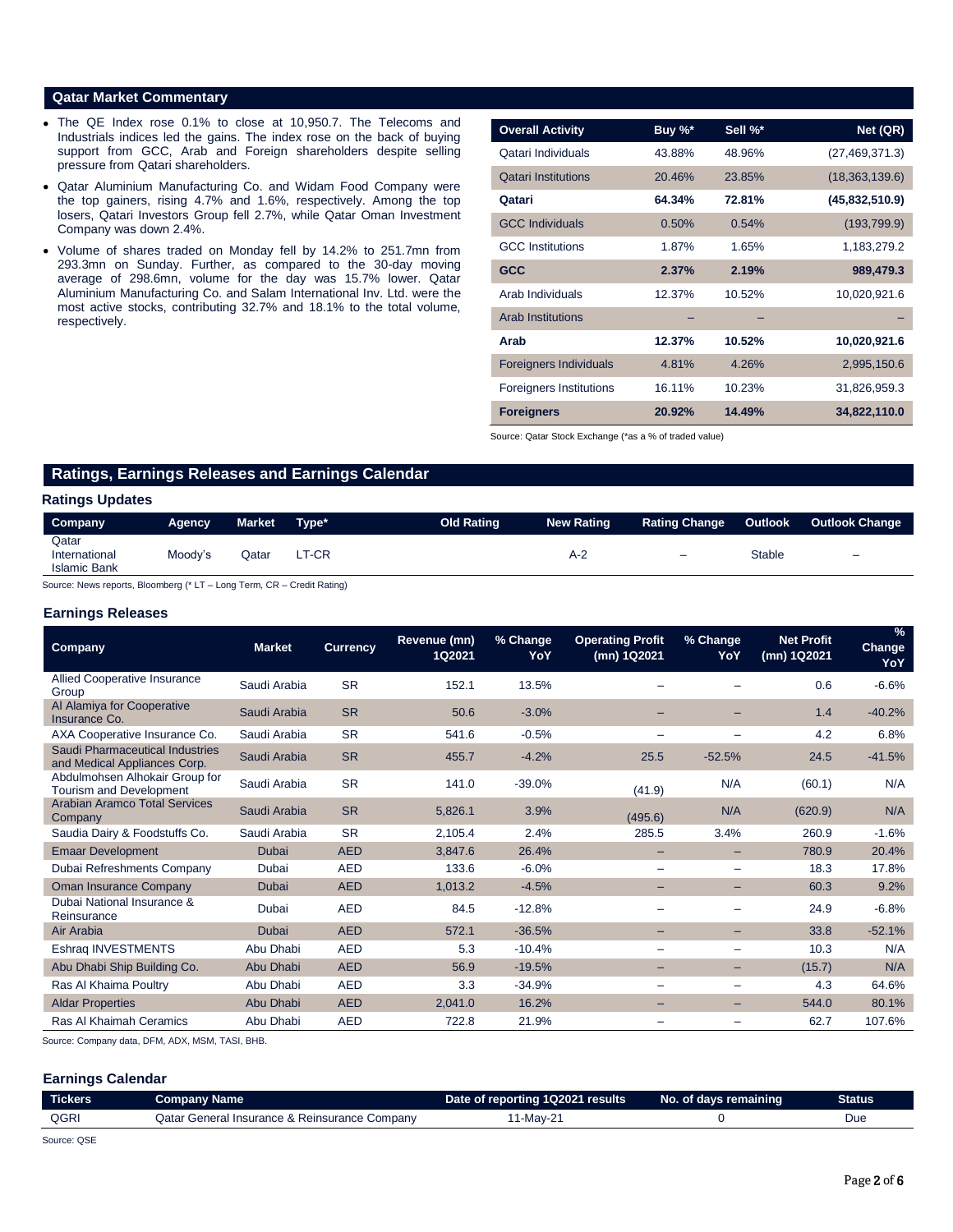# **News**

- **Qatar**
- **Qatar's Emir, Saudi Prince Held Meeting in Jeddah –** Qatari Ruler HE Sheikh Tamim bin Hamad Al Thani and the Saudi Crown Prince Mohammed bin Salman discussed the latest international and regional developments during a meeting held in Jeddah, state-run SPA reported. The meeting also discussed the bilateral cooperation between the two countries and ways to develop it, SPA said. (Bloomberg)
- **Confirmation of credit rating of QIIK at A2 / Prime-1 by Moody's –** Qatar International Islamic Bank (QIIK) has announced that Moody's has confirmed the credit rating at A2 / Prime-1 with a stable outlook. In its latest Credit Opinion Report on QIIK, Moody's said, "QIIK exhibits solid asset quality, driven by an adjusted non-performing financing (NPF) ratio of 1.5% as of December 2020, which has improved marginally over the last few years. The NPF ratio compares favorably with the 2% average for the Qatari banking system. At the same time, the bank's provisioning coverage to impaired assets increased to 136% as of December 2020." The report said, "The bank's asset quality is supported by exposures to the Qatari government and quasi-government entities. These exposures, which reached 24% of total financing as of December 2020.The bank's asset quality is also supported by its continued strength in the retail segment in which it has a significant market share of around 9.2% of total retail lending in Qatar as of December 2020 supporting the bank's healthy margins and provides a strong base of low-cost deposits." Moody's said, "QIIK's solid capitalization and profitability, supported by the bank's raised additional capital through the hybrid Additional Tier 1 Sukuk issuance of QR1bn (\$275mn) in 2016 and QR1.1bn (\$300mn) in November 2019. As a result, the reported total capital adequacy ratio was 16.6% as of December 2020, as per Basel III guidelines, these levels significantly exceed the regulatory minimum of 10.5% for Tier 1 capital and minimum total capital of 12.5% including a capital conservation buffer. We expect QIIK's capital position to remain solid at levels above both the local average and the global medians. The bank's solid capitalization is supported by its strong profitability and also supported by a consistently low cost-to-income ratio at 23% in 2020." Moody's said, "The bank's liquid assets-to-total assets ratio remained strong at 29% as of December 2020, which compares favorably with the Qatari system average of around 23%. QIIK's relatively solid liquidity and funding position are driven by its Islamic deposit franchise." (QSE)
- **QSE announces dates for Eid Al-Fitr holiday –** Qatar Stock Exchange (QSE) has announced that Eid Al-Fitr Holiday will be starting from May 12, 2021 until May 16, 2021. The market will resume work on May 17, 2021. This is based on the instructions received from the Qatar Financial Markets Authority (QFMA). (QSE)
- **QCB announces Eid Al Fitr holiday for financial institutions –** The Qatar Central Bank (QCB) announced that the Eid Al Fitr holiday for the current year for all financial institutions including banks, currency exchanges, insurance companies, finance, investment, and financial consultants in the country will start from May 12, 2021, and will end on May 16, 2021. All financial institutions will return to work on May 17, 2021, the QCB said in a statement on its website. All financial institutions operating in the state must fully close all its branches during the vacation period, QCB said in the statement. (Qatar Tribune)
- **Qatar lowers land and marine crude official prices for June –** Qatar Petroleum set the official selling price of Qatar Land crude at 70 cents per barrel premium to Oman-Dubai benchmark for June, according to a price list seen by

Bloomberg. OSP lower than 80 cents per barrel premium for May. Qatar Marine OSP set at \$1 per barrel premium for June vs \$1.05 per barrel premium for May.

- **QHA holds second meet, elects Sheikh Faisal as Chairman –** Qatari Hotels Association (QHA), which was established under the umbrella of the Qatari Businessmen Association (QBA), held its second meeting during 2021 in the presence of its founding members. The meeting discussed the agenda points, including the association's work plan, its strategy, and its activities during the next phase, in addition to the election of members of the board, and the approval of QHA's Articles of Association. At the beginning of the meeting, the attendees expressed their gratitude to His Highness the Amir of the State of Qatar Sheikh Tamim bin Hamad Al Thani for his permanent support and continuous guidance on expanding the role of the private sector and its contribution to the development process and economic diversification in accordance with Qatar Vision 2030 and launching work programs that support the trends and public policies towards a diversified and sustainable economy. After that, the founding members moved to the election clause for electing the Chairman and the board members of the Qatari Hotels Association. Sheikh Faisal bin Qassim Al Thani was elected as the Chairman, Sheikh Khalid bin Thani Al Thani as first Vice-chairman and Omar Hussein Al Fardan as the second Vice-Chairman, while Sheikh Hamad bin Mohamed Fahd Al Thani was elected as the Secretary-General. (Qatar Tribune)
- **QFZA-licensed companies grew to over 130 in 2020 despite pandemic –** The Qatar Free Zones Authority (QFZA) has signed 39 new agreements and has brought the total number of companies in the Free Zones to more than 130 in 2020 despite the ongoing COVID-19 pandemic. "Despite all the challenges the business sector faced in 2020, QFZA kept its momentum rolling and was able to deliver on many successes," the QFZA has said in a tweet. It added that the Free Zones also welcomed investors into the Business Innovation Park, while as many as 80 Light Industrial Units have also been constructed in the Free Zones last year. To date, the QFZA has attracted a plethora of world renowned companies including Google, DHL, and Volkswagen among others. Most recently, QFZA also announced that it will host Qatar's first laptop manufacturing facility in Umm Alhoul free zone. The state-of-the-art 2,500sqm production facility will be facilitated by a partnership between the USbased iLife Digital, a leading intelligent robotics and electronics company, and Prime Technologies, a subsidiary of Ali Bin Ali Holding. The new factory, which will create innovative iLife-branded electronic devices, including laptops, PCs, smart watches and mobile phones among others, is expected to meet the growing demand for affordable electronic projects in the MENA region. (Peninsula Qatar)

# **International**

 **Inflation brews for US producers while services wages pick up –** Inflation continues to brew in America's industrial heartland as growing materials shortages cascade into record-long delivery times and leave manufacturers struggling to keep pace with an energized economy. As producers attempt to navigate supply-chain pitfalls for the commodities necessary to produce their wares, wage growth is beginning to percolate. A recent Labor Department report showed the largest quarterly increase in worker pay at companies since 2003. This combination of higher labor and materials costs will probably lead to a bigger pickup in consumer inflation at a time when monetary and fiscal policies are conducive to faster economic growth. Colgate-Palmolive Co., food and beverage maker Mondelez International Inc. and Kimberly-Clark Corp. are among a growing number of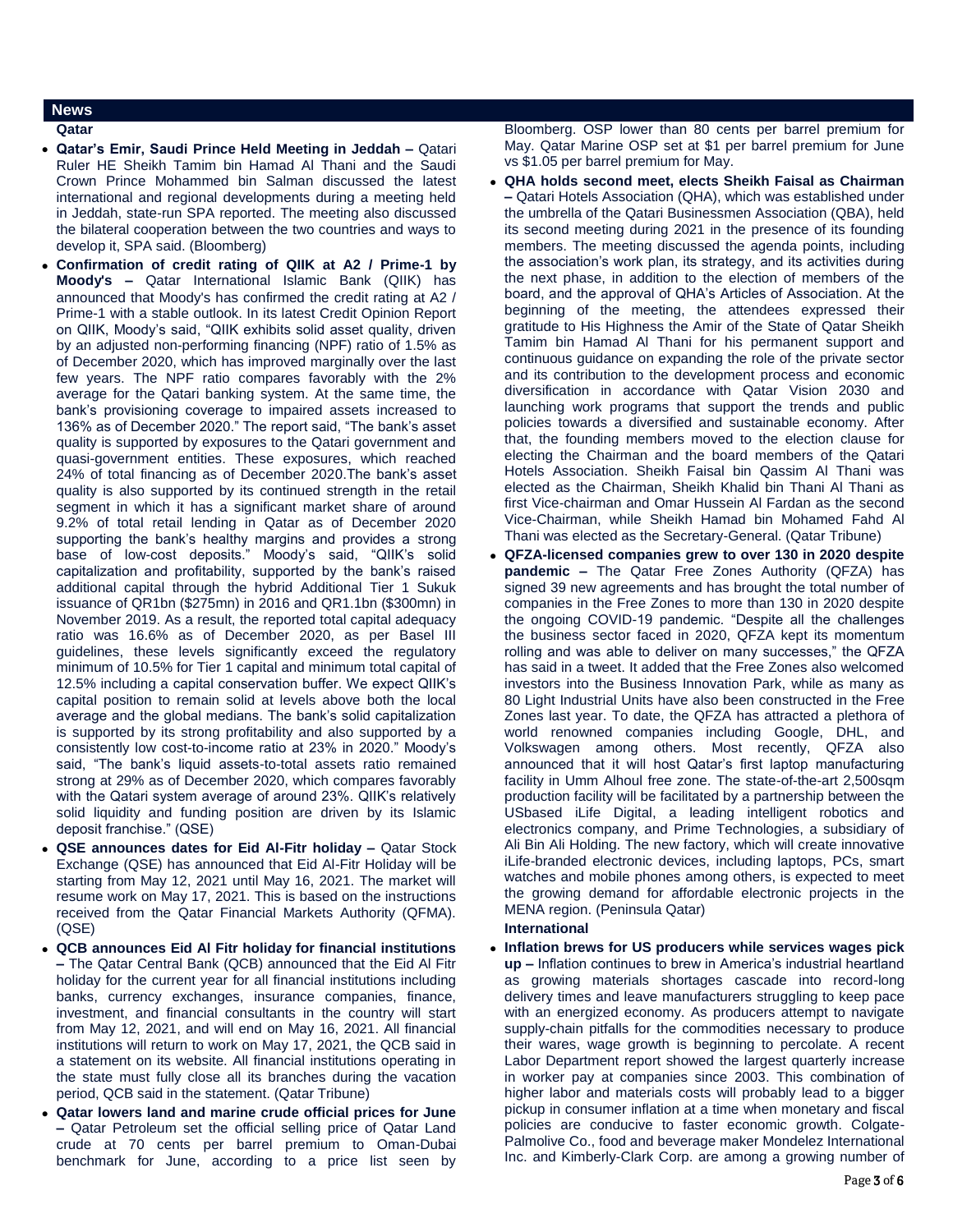companies raising prices. While Federal Reserve Chair Jerome Powell says the central bank views the shortages in materials and supply-chain challenges as temporary, companies are saying the constraints will linger, possibly into 2022. The Labor Department releases April inflation data on Wednesday. (Bloomberg)

- **EU Commission: EU Recovery Fund success could the pave way for a repeat –** The European Union's huge postpandemic recovery fund could become a more permanent feature if it is successful in firing up growth and fostering a greener and more digital economy, the European Commission's top economic officials said. The 27 EU nations made an unprecedented agreement last year to jointly borrow 750bn Euros for a fund to help fight the economic slump caused by COVID-19 and address the challenges of climate change. To overcome the opposition of the EU's frugal northern states, which have long opposed joint borrowing for fear of financing less strict fiscal policy in the south, the scheme was clearly described as an extraordinary, one-off measure. But many economists seen it as a foot in the door for more regular joint debt issuance by the AAA-rated EU in future and top Commission officials echoed that view before the European Parliament's economic and monetary affairs committee. The borrowing, to be done by the executive Commission in the name of all EU countries, is to be repaid over 30 years from new taxes called new own resources. These have yet to be yet to be agreed but could include levies on the digital economy, on CO2 emissions or on imports of goods made using dirty technologies. (Reuters)
- **Eurozone investor morale rises to highest level since March 2018 –** Investor morale in the Eurozone rose in May to its highest level since March 2018 on all-time high expectations and an upbeat evaluation of the current situation, a survey showed, suggesting the bloc is overcoming the COVID-19 crisis. Sentix's index for the Eurozone climbed to 21.0 from 13.1 in April. A Reuters poll had pointed to a reading of 14.0. A current conditions index moved to positive territory, hitting its highest level since May 2019. An expectations index climbed to a record 36.8 from 34.8 a month earlier. "The economic situation in the Eurozone continues to improve," Sentix said, adding that "the recession caused by the corona(virus) crisis has been overcome." Sentix surveyed 1,204 investors from May 6 to May 8. (Reuters)
- **Finance Minister Le Maire sees French economy back to pre-COVID levels by 1H2022 –** The French economy will return to its pre-COVID 19 levels of economic activity by the first half of 2022, said French Finance Minister Bruno Le Maire, who also reaffirmed his target of 5% economic growth for France in 2021. "Economic growth is back in the first quarter... I think we will have a strong growth in 2021," Le Maire told France Info radio. He ruled out a second economic stimulus plan on top of France's current 100bn Euros (\$122bn) economic stimulus plan. Le Maire, added, however that it was fair to raise the issue of longer-term investment plans for France. President Emmanuel Macron pointed last week to a "second period of recovery" that would see investment accelerated, triggering speculation in the press and among economists that a second round of stimulus was in the pipeline. (Reuters)
- **China's factory-gate prices surge by most in over three years –** China's factory gate prices rose at the fastest rate in three and a half years during April, official data showed on Tuesday, as the world's second-largest economy continued to gather momentum following record-setting growth in the January-March quarter. The producer price index (PPI), a gauge of industrial profitability, rose 6.8% from a year earlier, the National Bureau of Statistics said in a statement, compared with

a 6.5% rise tipped by a Reuters poll of analysts and a 4.4% rise in March. China's export growth beat market expectations in April while imports for the month hit a decade high, official data showed, underscoring robust economic activity for the world's second-largest economy. The country's gross domestic product (GDP) expanded by a record 18.3% in annual terms in the first quarter as the country recovers from the devastating impact of COVID-19. Many economists expect China's GDP growth to exceed 8% in 2021, although some warn that continuing global supply chain disruptions and higher comparison bases will sap some momentum in coming quarters. The consumer price index (CPI) rose 0.9% in April from a year earlier, the statistics bureau said in a separate statement, compared with a 1.0% rise tipped by a Reuters poll of analysts and a 0.4% rise in March. (Reuters)

 **China April PPI +6.8% YoY, CPI +0.9% YoY –** China's factory gate prices rose 6.8% from a year earlier in April, official data showed, reaching the highest level since October 2017 and beating analysts' forecast. The increase in the producer price index compared with a 6.5% rise tipped by a Reuters poll of analysts and a 4.4% rise in March. The consumer price index (CPI) rose by 0.9% from a year earlier, the National Bureau of Statistics said in a separate statement, compared with a 1.0% rise tipped by the Reuters poll and a 0.4% rise in March. (Reuters)

# **Regional**

- **Saudi Arabia's GDP contracts 3.3% in 1Q2021 on oil output, non-oil economy recovers –** Saudi Arabia's economy shrank 3.3% in the first quarter from a year earlier, hit by oil output cuts, but the non-oil economy expanded 3.3%, recovering from the pandemic, according to flash government estimates on Monday. The non-oil sector grew for the first time since the first quarter of 2020, the General Authority for Statistics in Saudi Arabia said. Government services also showed growth of 0.3% in the first quarter. Saudi Arabia's economy, the largest in the Arab world, is expected to grow 2.1% in 2021 after shrinking 4.1% last year amid the twin shocks of the coronavirus pandemic and lower oil prices, the IMF said in a recent report. The latest data showed overall GDP in the first quarter was hurt by a 12% decline in ongoing crude oil production cuts agreed by the OPEC, Russia and their allies, a group known as OPEC+ since May 2020. Seasonally-adjusted quarter-on-quarter the economy shrank by only 0.1%, while the non-oil economy expanded 4%, the data showed. Government services grew by 0.5%. (Reuters)
- **Sipchem Unit to shut for 27 days as feedstock supplier closes –** Sipchem Unit, Samapco shutdown starts from shutdown for 27 days from May 23; it follows Saudi Ethylene & Polyethylene Co. closing its cracker for maintenance. Shutdown period to be used to enhance Samapco's operations, it sees financial impact in 2Q2021. (Bloomberg)
- **Acwa Power moves ahead with \$824mn solar project in South Africa –** Acwa Power plans to supply about 200,000 South African households with electricity starting from the end of 2023 by directing sunlight through thousands of mirrors onto a single generator. The Saudi Arabia-based developer has secured funding and will move ahead with the 100-megawatt Redstone plant in the Northern Cape Province of South Africa, it said in a statement Monday. Construction originally was scheduled to start at the end of 2018. The concentrated sunlight drives a heat engine, such as a steam turbine, that is connected to a generator. The plant also will have a salt-based thermal system to store heat generated during the day so power can be delivered at night. The total investment in the project is about \$824mn, the company said. Acwa Power has operated a similar 50-megawatt plant in Bokpoort, South Africa, since 2016. (Bloomberg)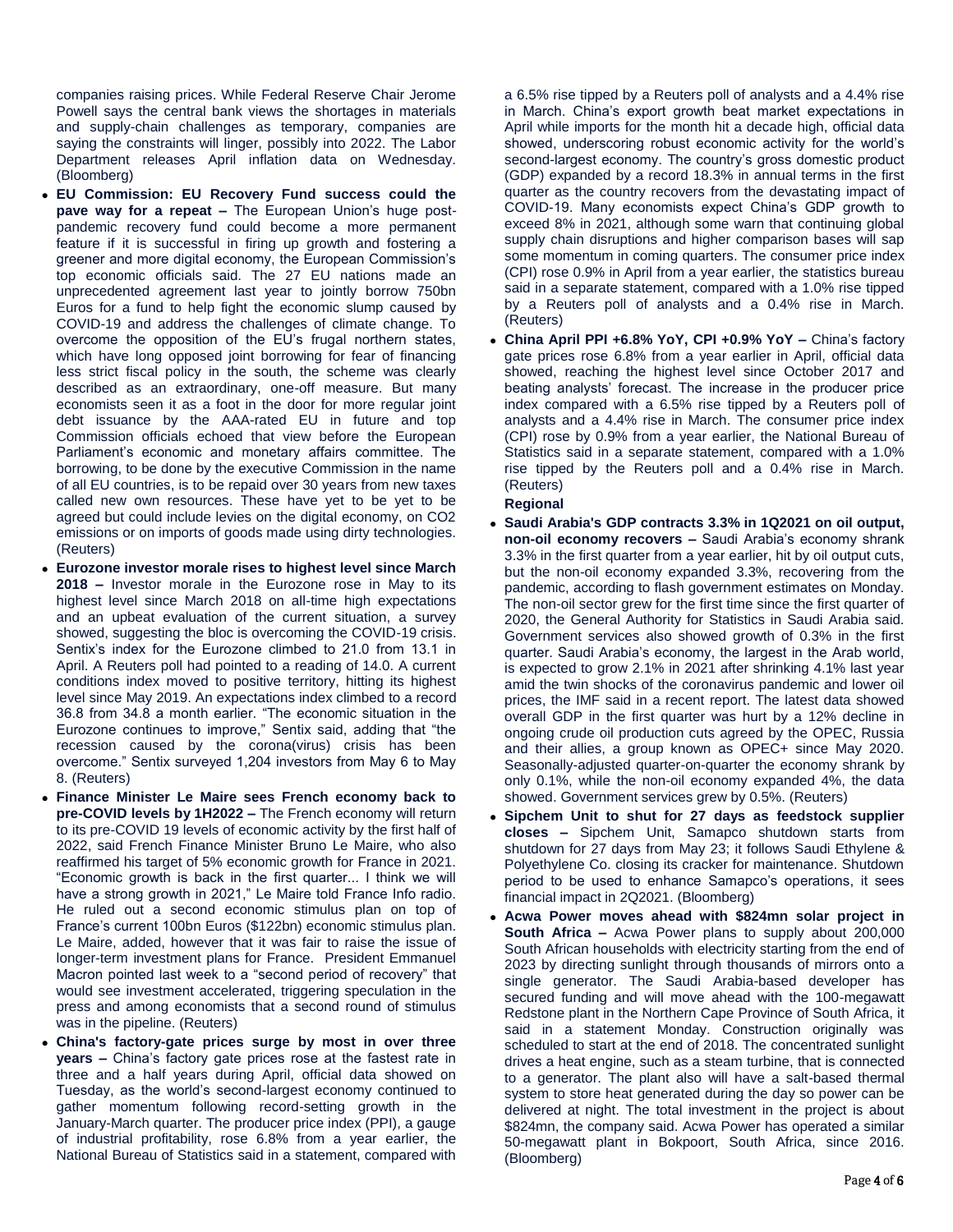- **EFG-Hermes: BinDawood FTSE inclusion could attract \$20mn of flows –** FTSE Russell's June index review may see Saudi-based BinDawood included in the FTSE Emerging All Cap Index, potentially leading to \$20mn of flows into the stock, according to EFG Hermes. Meanwhile, UAE-based Aramex's investible weight factor in the gauge is expected to increase to 10% from 5%, resulting in \$2.2mn of inflows, Head of data and index research at EFG, Ahmed El Difrawy wrote in a note. (Bloomberg)
- **Saudi Wealth Fund-owned digital security firm hires IPO advisor –** A digital security firm owned by Saudi Arabia's sovereign wealth fund has hired Riyad Capital to advise on a planned initial public offering that could value the company at about \$2bn, according to sources. Elm is aiming to complete the sale of shares on the Saudi stock exchange by next year, the sources said. The IPO could see the Kingdom's Public Investment Fund selling off a stake of up to 30%, they said. Deliberations are at an early stage, and details of the offering could change. The PIF, as the wealth fund is known, and other government-controlled firms are pushing ahead with plans to raise money through selling stakes in a raft of companies over the next year. (Bloomberg)
- **Dubai non-oil private sector growth hits 1-1/2-year high in April –** PMI survey data indicated a faster speed of recovery across the Dubai non-oil private sector during April, as business conditions were strengthened by marked increases in output and new business. Most notably, sales growth reached the quickest since October 2019, supported by higher business confidence as the COVID-19 vaccine roll-out continued at pace. The headline IHS Markit Dubai Purchasing Managers' Index (PMI) is derived from individual diffusion indices which measure changes in output, new orders, employment, suppliers' delivery times and stocks of purchased goods. The survey covers the Dubai non-oil private sector economy, with additional sector data published for travel & tourism, wholesale & retail and construction. The seasonally adjusted IHS Markit Dubai Purchasing Managers' Index (PMI) rose from 51.0 in March to 53.5 in April, signaling a solid expansion in the non-oil private sector economy. The reading was also the highest recorded since November 2019, suggesting the economy is moving closer to its pre-COVID growth trajectory. The most positive result in the latest survey was the New Orders Index, which pointed to the quickest rise in customer sales for a year-and-ahalf. The upturn was helped by strengthening business optimism about the coming year as the impact of the COVID-19 pandemic is expected to recede. Sector data illustrated that Travel & Tourism was a key driver of the upturn in April. Dubai companies in this segment reported the first rise in new business so far this year, and the strongest rate of growth since the end of 2019. Faster increases in new work were also recorded in the Wholesale & Retail and Construction industries compared to the previous survey period. (Markit)
- **ADNOC Distribution 'committed' to cut operating costs this year –** Abu Dhabi's ADNOC Distribution said on Monday that it remains committed to keeping operating costs low this year even as profits for the first three months of the year have soared by more than 57%. The UAE-listed subsidiary of Abu Dhabi National Oil Company (ADNOC) reported a net profit of AED631mn for the first quarter of 2021, up from AED400mn during the same period last year. The fuel and convenience retailer said it posted a strong financial performance on the back of improved margins and greater efficiency in operating expenses (OPEX), which fell by 6.5% during the quarter compared to a year earlier. "As part of the company's ongoing transformation, it remains committed to reducing operating costs and ensuring continued competitiveness in the UAE fuel retail

and convenience store sector," the company said. "Reduction in operating costs were achieved despite growth in the company's retail network and were driven by management initiatives to optimize OPEX across business units." (Zawya)

- **Fitch affirms Abu Dhabi Islamic Bank at 'A+'; with a Stable outlook –** Fitch Ratings has affirmed UAE-based Abu Dhabi Islamic Bank's (ADIB) Long-Term Issuer Default Rating (IDR) at 'A+' with a Stable Outlook and Viability Rating (VR) at 'bb'. ADIB's IDRs, SR and SRF reflect an extremely high probability of support available to the bank from the UAE and Abu Dhabi authorities if needed. Fitch's view of support factors in the sovereign's strong capacity to support the banking system, sustained by sovereign wealth funds and recurring revenue mostly from hydrocarbon production, despite lower oil prices. Fitch also expects a high willingness from the UAE authorities to support the banking sector. This has been demonstrated by their long record of supporting domestic banks and is also suggested by close ties with and partial government ownership of a number of lenders. ADIB's SRF is at the Abu Dhabi domestic systemically important banks' (D-SIB) SRF of 'A+', reflecting the bank's high systemic importance. ADIB has a 5% market share of total system assets. Abu Dhabi banks' D-SIB SRF is one notch higher than for other UAE banks, due to Abu Dhabi's superior financial flexibility. Fitch assigns Short-Term IDRs according to the mapping correspondence described in our rating criteria. A 'A+' Long-Term IDR can correspond to a Short-Term IDR of either 'F1' or 'F1+'. In the case of ADIB, Fitch opted for 'F1', the lower of the two Short-Term IDR options because a significant proportion of the UAE banking sector's funding is related to the government and a stress scenario for banks is likely to come at a time when the sovereign itself is experiencing some form of stress. The ratings of senior unsecured debt (sukuk) issued by ADIB's special purpose vehicle (SPV), ADIB Sukuk Company, are in line with the bank's Long- and Short-Term IDRs because Fitch views the likelihood of default on any senior unsecured obligation issued by the SPV as the same as that of the bank. (Bloomberg)
- **Kuwait Oil reports 'limited fire' at Burgan field –** A "limited fire" broke out on Monday at the Kuwait Oil Co's Greater Burgan field, injuring two workers but with no impact on production, the state news agency KUNA reported, citing a company statement. The fire was quickly brought under control, it said. Greater Burgan is Kuwait's biggest and one of the world's largest producing fields, according to Wood Mackenzie. (Reuters)
- **Oman Telecommunication to sell tower infrastructure to Helios Towers for \$575mn –** Oman Telecommunication (Omantel) has agreed to sell its mobile tower infrastructure to Helios Towers for cash consideration of \$575mn, it said. Omantel will sell only passive mobile infrastructure assets comprised of 2,890 towers in Oman. It will enter into a 15-year lease and service contract with possible renewal as part of the deal. Helios has committed to build minimum 300 new towers over next 7 years. Omantel expects to close the transaction by the end of the year. (Bloomberg)
- **Bahrain sells BHD70mn 91-day bills; bid-cover at 1.35x –** Bahrain sold BHD70mn of 91-day bills due on August 11. Investors offered to buy 1.35 times the amount of securities sold. The bills were sold at a price of 99.575, have a yield of 1.69% and will settle on May 12. (Bloomberg)